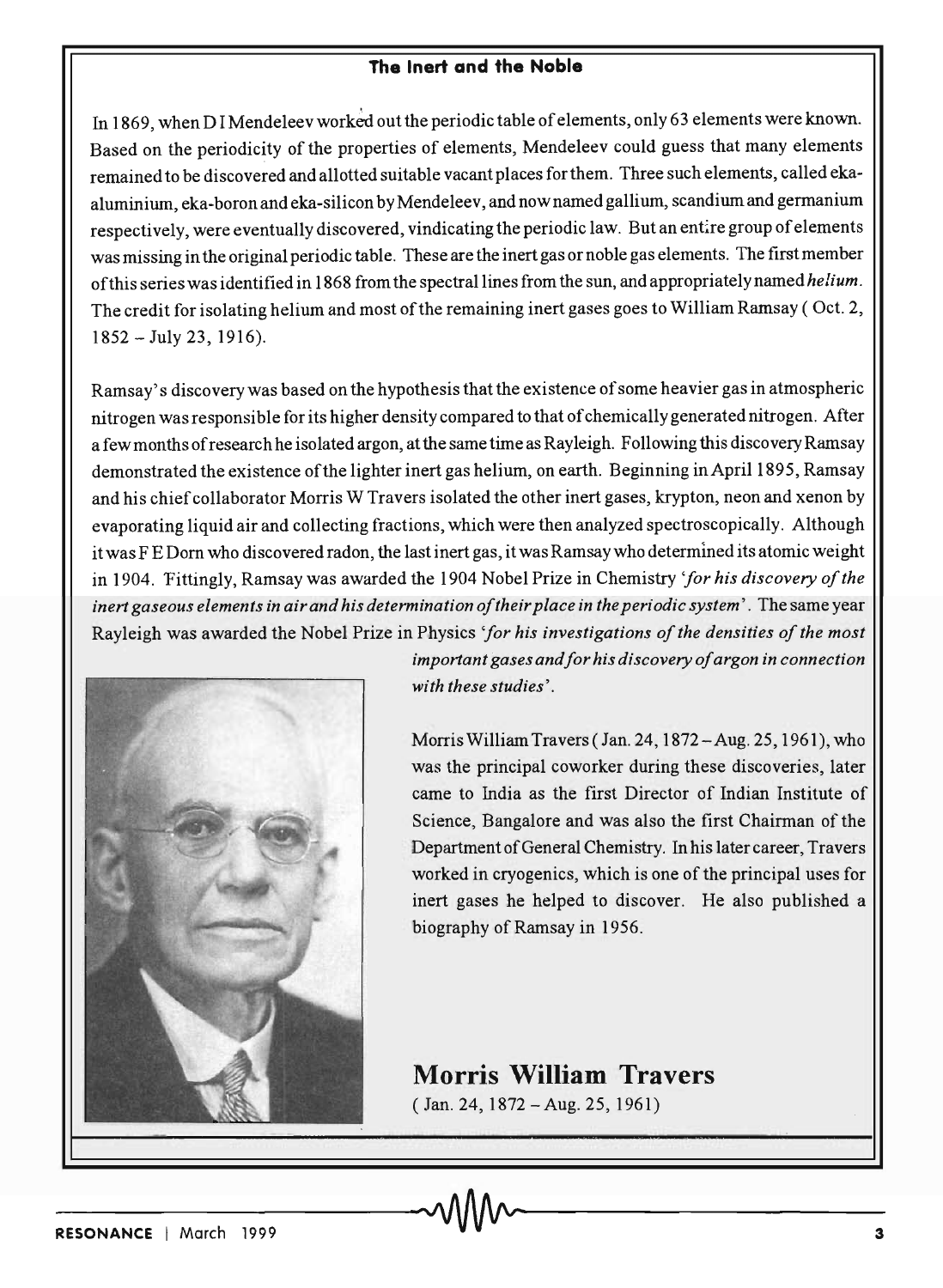Some important properties of the inert gases are given below:

| Name         | Atomic<br>Number | Boiling point<br>$(^{\circ}C)$ | 度<br><b>Ionization Potential</b><br>(kJ/mol) |
|--------------|------------------|--------------------------------|----------------------------------------------|
| Helium (He)  | 2                | $-268.9$                       | 2372                                         |
| Neon $(Ne)$  | 10               | $-246.1$                       | 2080                                         |
| Argon (Ar)   | 18               | $-185.9$                       | 1520                                         |
| Krypton (Kr) | 36               | $-153.4$                       | 1351                                         |
| Xenon(Xe)    | 54               | $-108.1$                       | 1169                                         |
| Radon (Rn)   | 86               | $-62.0$                        | 1037                                         |

The extreme reluctance of these elements to combine with themselves (all of them are monatomic), or other elements earned them the name inert or noble gases. The inert nature is a direct result of their electronic structures with completely filled shells of electrons (ns<sup>2</sup> for He and ns<sup>2</sup>, np<sup>6</sup> for others). Hence, their 'chemistry' is unique. Initially, several clathrates of argon, krypton and xenon were discovered. These are molecular compounds formed by the inclusion of an atom into a cage or enclosure formed by another molecule(s) without involving a traditional bond. For example, hydroquinone molecule hydrogen bonds to form a cage, which is an excellent host for noble gases and a variety of other small molecules.

However, inert gases can be forced to react if we remove an electron from the closed shell. This in tum depends on the ionization potential of the element. As with other elements, this tendency increases with atomic number. Recognizing this fact, N Bartlett succeeded in making a complex with a xenon-fluorine covalent bond:

 $Xe + 2 PtF_6 \rightarrow [XeF]^+ [PtF_6]^- + PtF_5$ 

Soon after this discovery, a series of complexes with fluorine were made. The chemistry of xenon is probably the best investigated, for it forms numerous compounds that are stable at ambient conditions. Although radon should behave similarly, its radioactive nature is a deterrent to extensive investigations.

The structures of these compounds can be correctly explained using VSEPR (valence shell electron pair repulsion) theory. Thus, the shapes of  $XeO<sub>4</sub>$ ,  $XeF<sub>4</sub>$ ,  $XeF_2 XeO_2F_2$ , etc., are textbook exercises for the applicability of VSEPR theory.